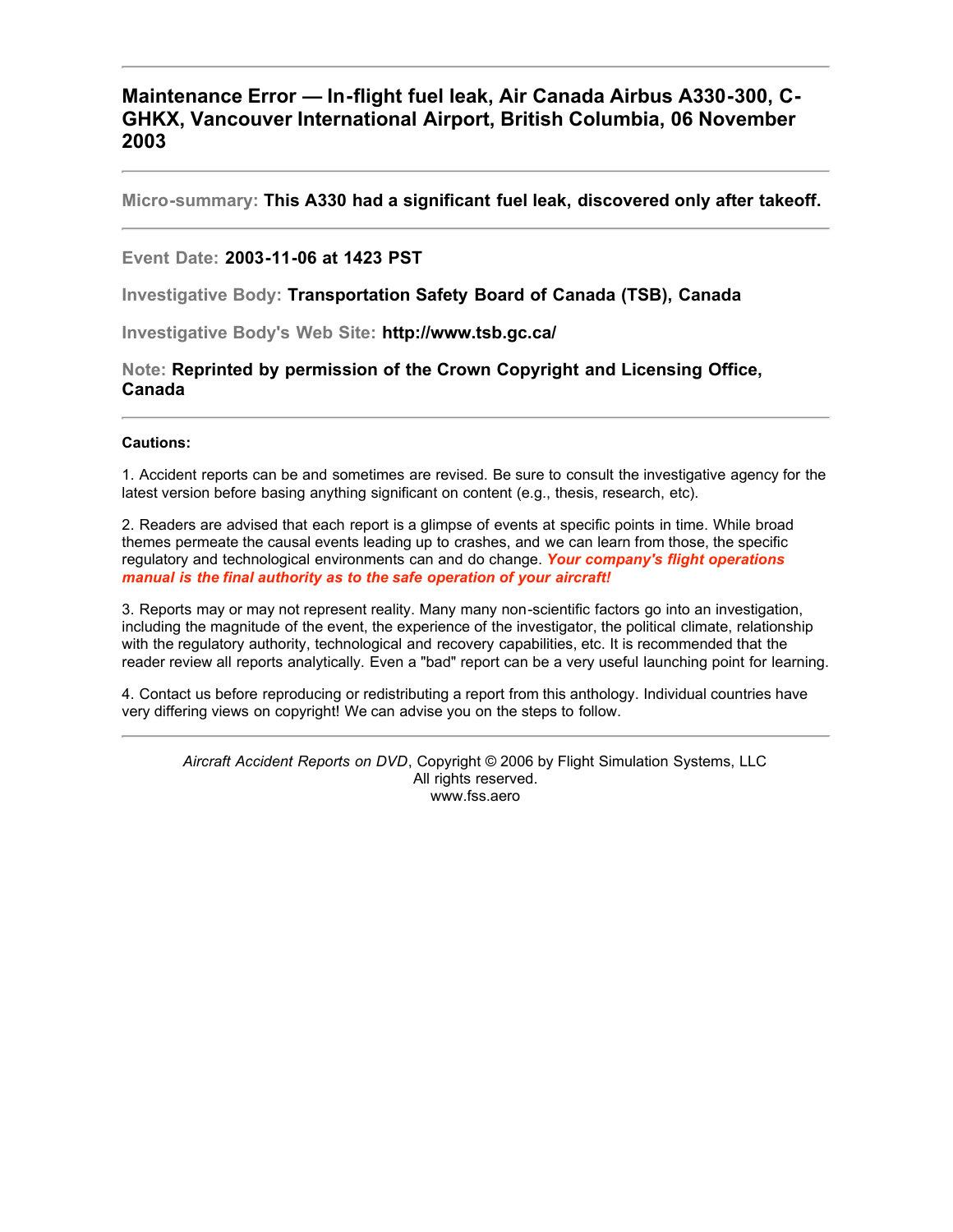Transportation Safety Board of Canada



Bureau de la sécurité des transports du Canada

# **AVIATION INVESTIGATION REPORT A03P0332**



## **MAINTENANCE ERROR – IN-FLIGHT FUEL LEAK**

# **AIR CANADA AIRBUS A330–300 C–GHKX VANCOUVER INTERNATIONAL AIRPORT, BRITISH COLUMBIA 06 NOVEMBER 2003**

**Canadä**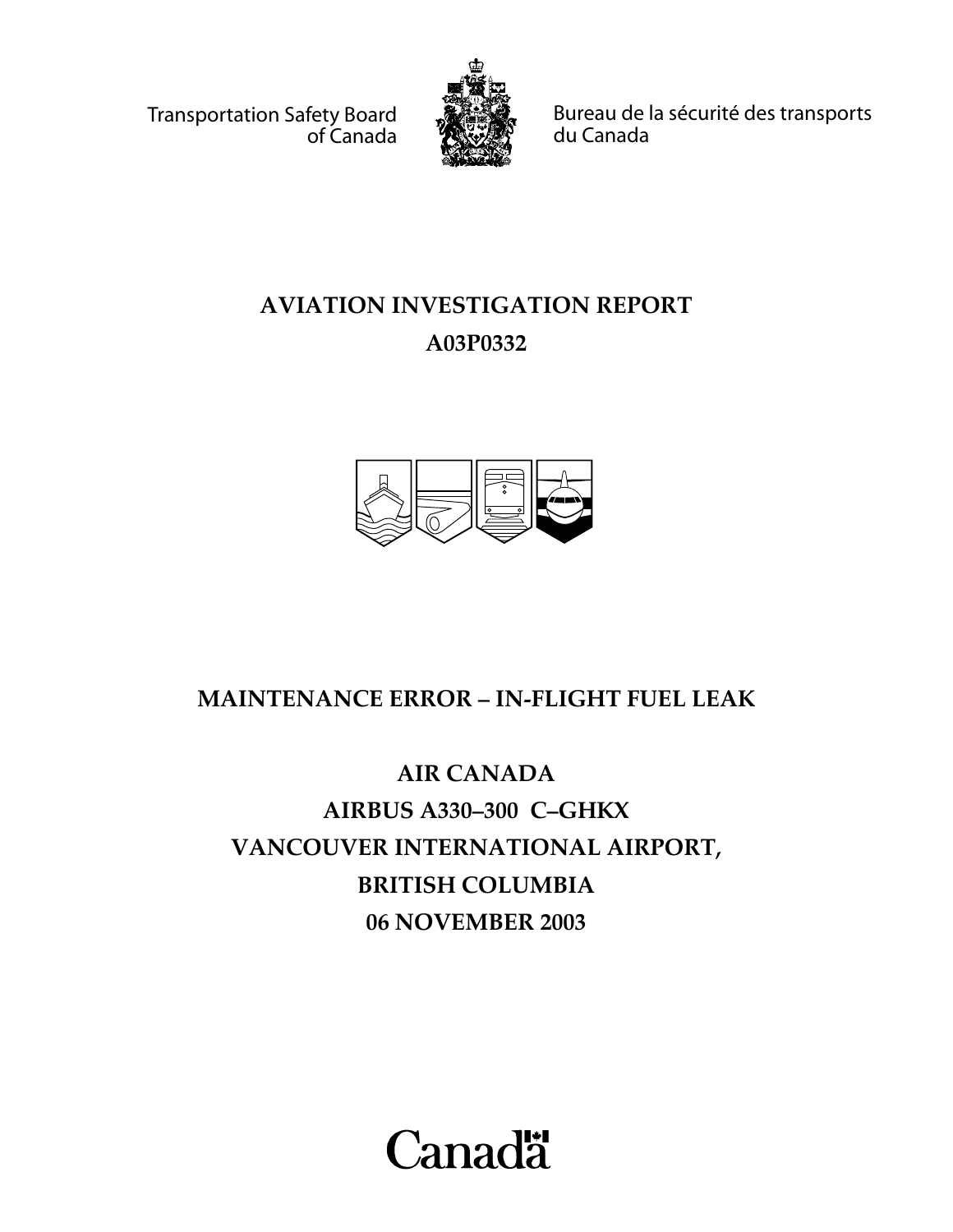The Transportation Safety Board of Canada (TSB) investigated this occurrence for the purpose of advancing transportation safety. It is not the function of the Board to assign fault or determine civil or criminal liability.

# Aviation Investigation Report

#### Maintenance Error – In-Flight Fuel Leak

Air Canada Airbus A330–300 C–GHKX Vancouver International Airport, British Columbia 06 November 2003

## Report Number A03P0332

#### *Summary*

An Air Canada Airbus A330–300 (registration C–GHKX, serial number 0412), operating as Flight ACA216, departed Vancouver International Airport, British Columbia, at 1423 Pacific standard time on a scheduled flight to Calgary, Alberta, with 6 crew members and 92 passengers on board. Shortly after take-off, the Vancouver tower informed the pilots that a substantial amount of smoke or vapour was coming from the number 2 engine. Although the pilots did not receive any abnormal engine indications or cockpit warnings, they declared an emergency and advised that they were returning to Vancouver.

After an uneventful landing, the pilots shut down the number 2 engine. Aircraft rescue and firefighting services, following the aircraft, advised the pilots that fuel was leaking from the engine but there was no sign of fire. Eventually, the aircraft was towed back to the terminal where the passengers were deplaned. There were no injuries or damage to the aircraft.

*Ce rapport est également disponible en français.*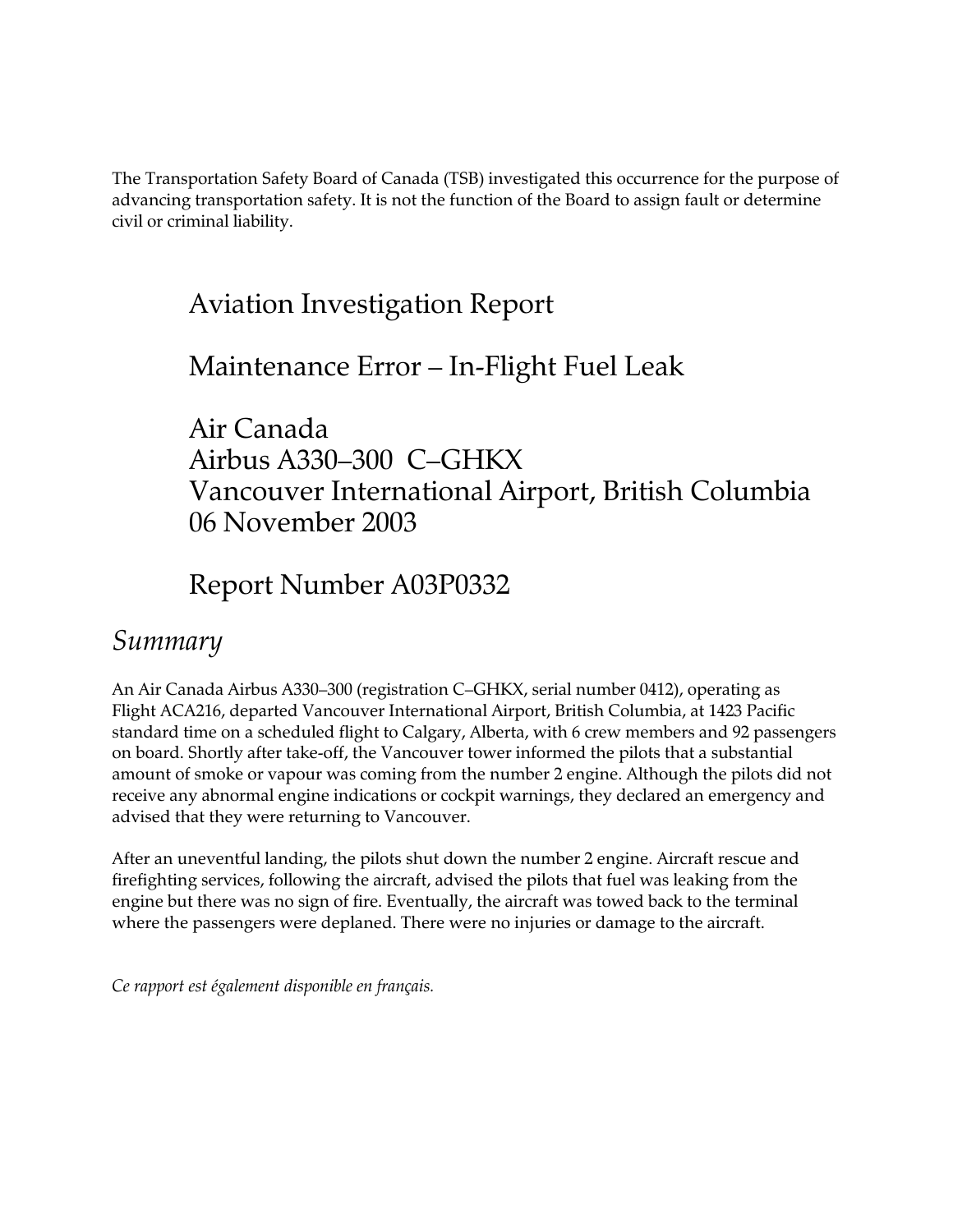## *Other Factual Information*

During a routine service check of C–GHKX the day before the occurrence, maintenance personnel found fuel leaking from the drain mast on the number 2 engine (Rolls-Royce RB211 TRENT 772B–60/16, serial number 41102). Further investigation showed that fuel was leaking from the air/oil heat exchanger. On the Airbus A330, engine oil is cooled by the air/oil heat exchanger. A torque motor automatically directs high-pressure fuel through a jet pipe to a piston that opens or closes an air valve to control oil temperature. The fuel leak exceeded the limits prescribed in the Airbus A330 troubleshooting manual (TSM). Maintenance entered the defect, including the corrective action required, into the aircraft maintenance logbook and removed the aircraft from service at approximately 1300 Pacific standard time. $^{\rm 1}$  The aircraft was then towed to an Air Canada hangar to replace the air/oil heat exchanger.

A notation was made, by mistake, on the maintenance office duty board, indicating that the aircraft required a fuel/oil heat exchanger replacement instead of the air/oil heat exchanger, as had been written in the aircraft logbook. Subsequently, a maintenance team of three licenced aircraft technicians, starting work at 2030, was assigned the task of replacing the fuel/oil heat exchanger.

The technicians reviewed the air/oil heat exchanger defect in the logbook, noted the discrepancy with the duty board, and decided to check the fuel/oil heat exchanger first. It was decided that two of the technicians, one of whom was authorized by Air Canada with maintenance release authority for the Airbus A330 and the TRENT 700 engine, would troubleshoot the suspected leak. They disconnected a low-pressure (LP) inlet coupling to the fuel/oil heat exchanger (see Figure 1), and fuel sprayed from the disconnected line. Confirming that the fuel/oil heat exchanger was not the source of the leak, the technicians prepared to reconnect the LP fuel line and ordered replacement seal rings. Some time later, the inlet coupling was reattached to the fuel/oil heat exchanger and the three bolts were



**Figure 1.** Fuel/oil heat exchanger

tightened to the correct torque. However, a retainer, a crucial component to the security of the coupling, was omitted. The technicians who removed the LP fuel line on the fuel/oil heat exchanger were unfamiliar with the style of coupling used and did not refer to the Airbus A330 TSM, nor did they refer to all relevant sections and pages of the aircraft maintenance manual (AMM) when removing or reinstalling the LP fuel line. In addition, the removal and reinstallation of the LP fuel line was not recorded on any maintenance documents,

<sup>&</sup>lt;sup>1</sup> All times are Pacific standard time (Coordinated Universal Time minus eight hours).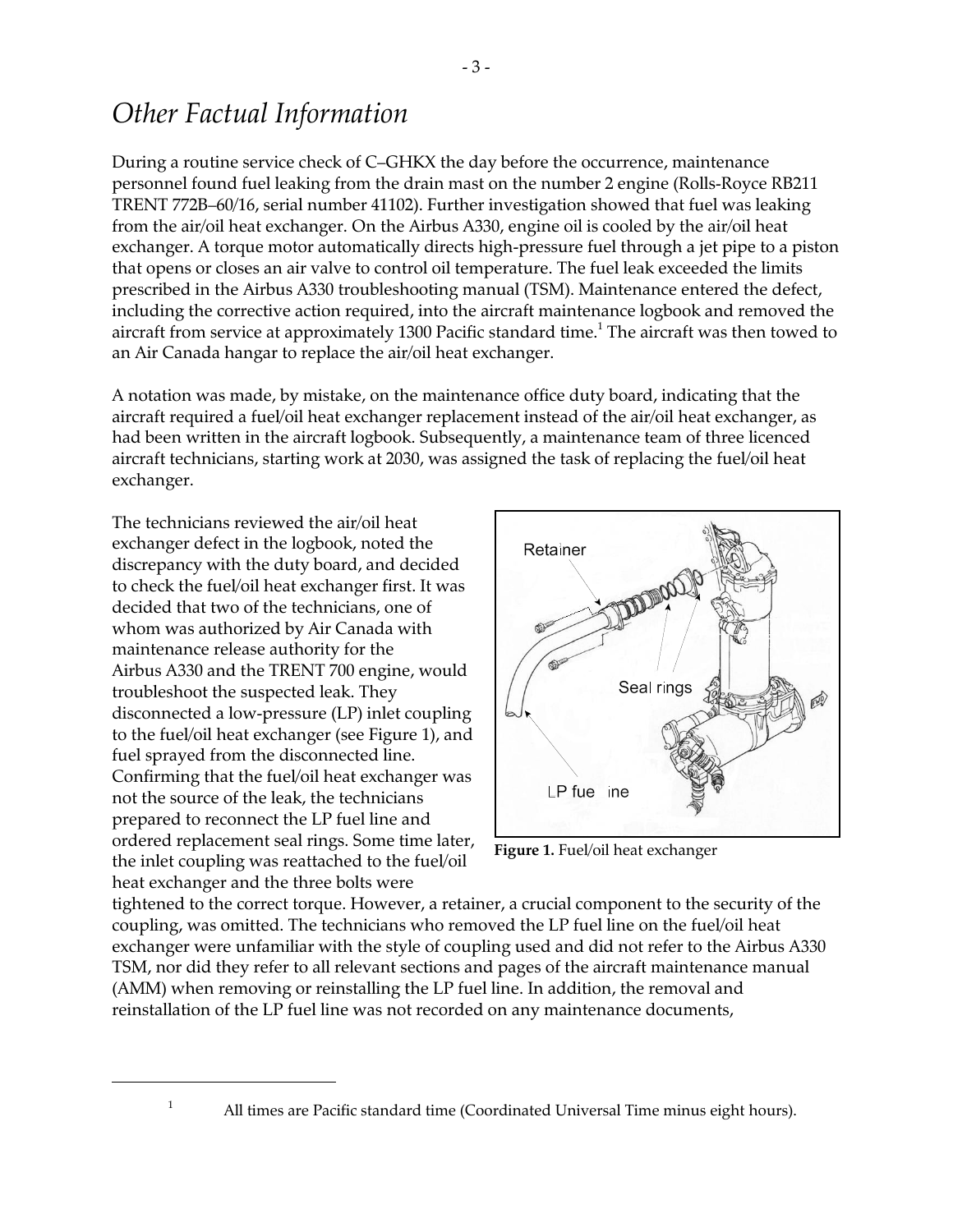contrary to Air Canada's maintenance policy manual and Transport Canada regulations. Once the LP fuel line was reinstalled, the connection was inspected for leaks and security from an elevated platform in the hangar.

The two technicians resumed troubleshooting the fuel leak, this time using the Airbus A330 TSM, and determined that the source was the air/oil heat exchanger, as identified in the aircraft logbook. It was also noted during this troubleshooting sequence that the LP connection on the fuel/oil heat exchanger was not leaking fuel. They removed and replaced the defective air/oil heat exchanger. Referencing the A330 AMM, the technicians ran the engine at idle for six minutes. Once the engine run was complete, the connections were inspected for leaks from the ground. The air/oil heat exchanger may be inspected from the ground, but an inspection of the LP fuel-line connection on the fuel/oil heat exchanger requires the use of an elevated platform, as required by the A330 AMM. The A330 AMM also requires the use of a special developer on the reassembled components that aides in detecting fuel leaks. Neither an elevated platform nor a developer was used for the inspection of the fuel fittings and detection of leaks. No discrepancies with the LP fuel line connection or leaks were noted. All appropriate paperwork for the replacement of the air/oil heat exchanger and the subsequent engine runs was completed, and the aircraft was returned to service.

The following day, the aircraft departed for Calgary, Alberta, as Flight ACA216. The taxi and the take-off roll were normal. The departure was during daylight hours and in clear weather conditions, and pilots of another aircraft waiting to depart observed a fuel leak from ACA216 as a significant vapour trail (see Appendix A). The pilots of that departing aircraft informed the Vancouver tower of the vapour trail coming from the number 2 engine of ACA216, and, in turn, the Vancouver tower relayed this information to ACA216.

During the flight, the pilots received no abnormal engine performance indications or warnings from the electronic centralized aircraft monitoring (ECAM) system. The ECAM displays basic fuel data on the cruise page and will display detailed fuel information on demand. Later, the pilots determined that 3700 kg of fuel was used above the normal consumption rate. There was no sign of a fuel spill on the apron or on the taxiway leading to Runway 26L. However, a substantial amount of fuel was found at the threshold of Runway 26L, where ACA216 departed.

Transportation Safety Board of Canada (TSB) investigators and Air Canada maintenance personnel examined the engine and found that the LP inlet fuel line to the fuel/oil heat exchanger of the number 2 engine had detached. Although the fuel-line coupling appeared to be intact and the three bolts holding the coupling together were tight, the retainer was missing. The missing retainer was found further down the detached fuel line, obscured from view. The engine manufacturer, Rolls-Royce, indicated that it is possible, within the tolerance range of all the LP components, that the three bolts that hold the LP connection in place may not bottom out if the retainer is omitted. It is, therefore, possible to achieve torque of the proper value. In light of this scenario, the compression on the seal rings is possibly sufficient to prevent leakage at idle power. The flight data recorder (FDR) was removed from the aircraft and sent to Air Canada's maintenance facility in Dorval, Quebec, for downloading. The downloaded information was analysed by the TSB Engineering Laboratory.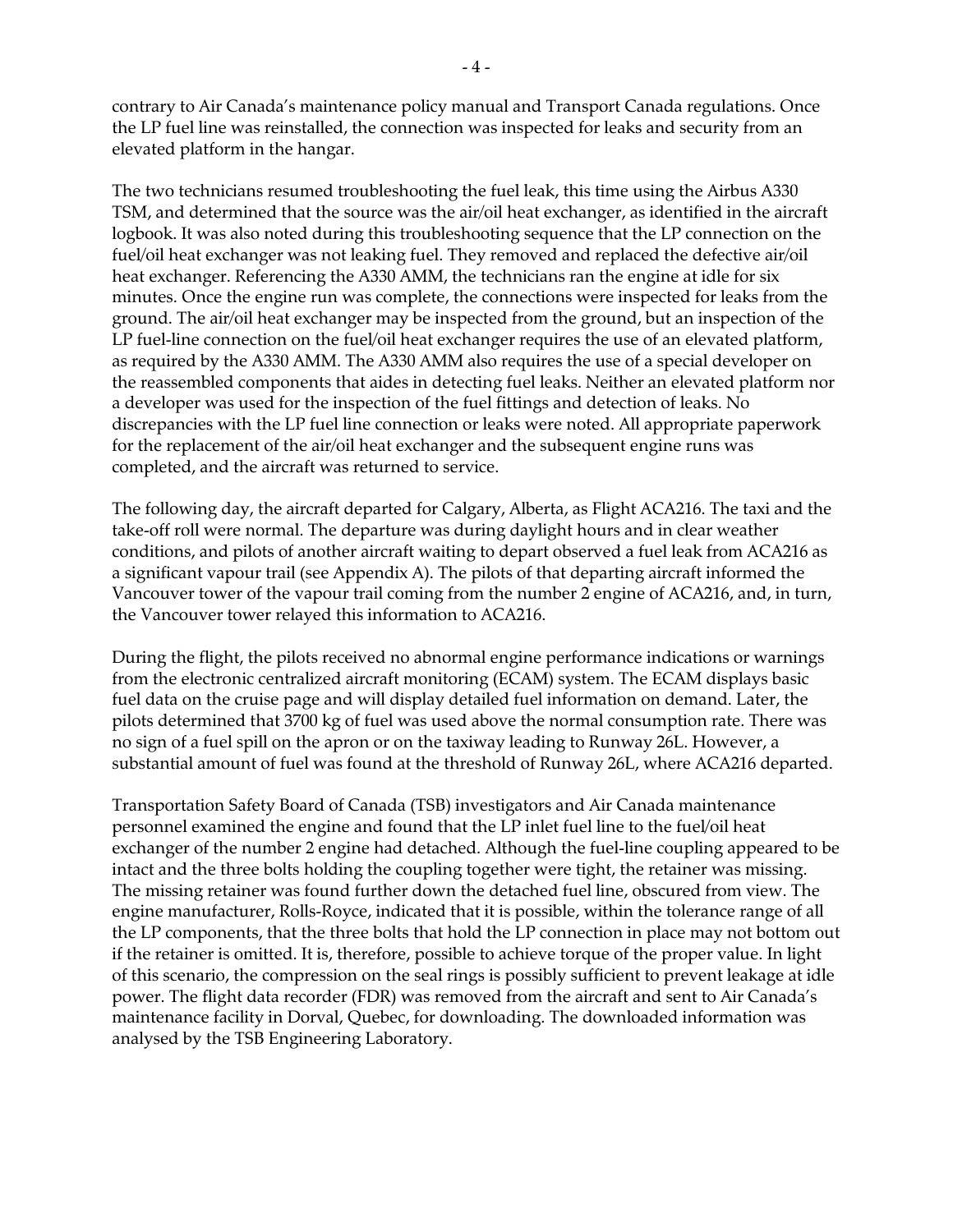Rolls-Royce indicates that pressure in the LP fuel line increases from 100 pounds per square inch (psi) at idle to approximately 190 psi at take-off power while the fuel flow rate increases from 685 kg per hour to 9000 kg per hour. Data from the FDR indicate that a fuel discrepancy began when engine power was increased for take-off. At take-off power, the fuel loss was calculated to be approximately 10 000 kg per hour, yet the engine continued to operate normally.

The TSB determined that incidents of engine fluid loss following maintenance activities have occurred in the past. Between 1999 and 2000, there were three incidents in three different aircraft where the incorrect assembly of fluid fittings was not discovered during the required engine idle runs. Information from one engine manufacturer indicates that idle power ground runs can only be expected to detect 80 per cent of all engine fluid leaks. A test flight or a ground run at higher power settings, to create conditions such as increased fuel/oil pressures and sustained vibration, would be required to detect the remaining 20 per cent of leaks. At least one airline company in Canada requires a high-power engine run as standard practice after a component replacement that could result in fluid leaks. This airline, however, operates aircraft with different engines than those on the occurrence aircraft. Also, the engine manufacturer does not require a high-power run-up after engine maintenance.

In August 2001, another Canadian-registered Airbus A330 made an emergency landing with both engines inoperative due to fuel exhaustion resulting from a severe fuel leak. As a result of the 2001 occurrence and a similar fuel leak in 1997 involving an Airbus A320, Airbus Industrie issued Service Bulletin (SB) A330–28–3080. This SB provides Airbus A330 operators with instructions on how to activate fuel-leak monitoring software. Once activated, this fuel-leak monitor will alert the flight crew to a discrepancy of more than 3500 kg between the initial fuel on board (FOB) and the total of the present FOB plus the fuel used (FU). When a discrepancy is detected, a single chime sounds and a FU/FOB warning is shown on the ECAM display. Compliance with this SB is recommended by Airbus but is not required by regulation. At the time of the occurrence, Air Canada had not implemented the SB on any of its Airbus A330 aircraft (see Safety Action Taken).

## *Analysis*

Because of the conflict in written tasks between the job board and the aircraft logbook, combined with the technicians not using the TSM to resolve the problem, the LP fuel line to the fuel/oil heat exchanger was unnecessarily disconnected. Once the LP fuel line was disconnected, the technicians did not refer to or follow all of the reinstallation procedures in the available AMM. During the time it took for the replacement seal rings to arrive, the retainer, which cannot be removed from the fuel line, slid down the fuel line and became obscured from view. The LP fuel-line coupling was then reassembled without the retainer in place.

During the required idle engine run, the fuel pressure and low fuel-flow rate, combined with minimal engine vibration, were insufficient to simulate in-flight conditions. Therefore, the LP fuel line did not detach from the fuel/oil heat exchanger, despite the missing retainer. After the idle engine run, the reconnected components were inspected for leaks, but none were found. The fuel/oil heat exchanger was inspected from the ground and not from an elevated position, as required by the Airbus AMM, where a thorough inspection could be completed. Also not used was a developer that would have made detecting fuel leaks easier. Given that the LP coupling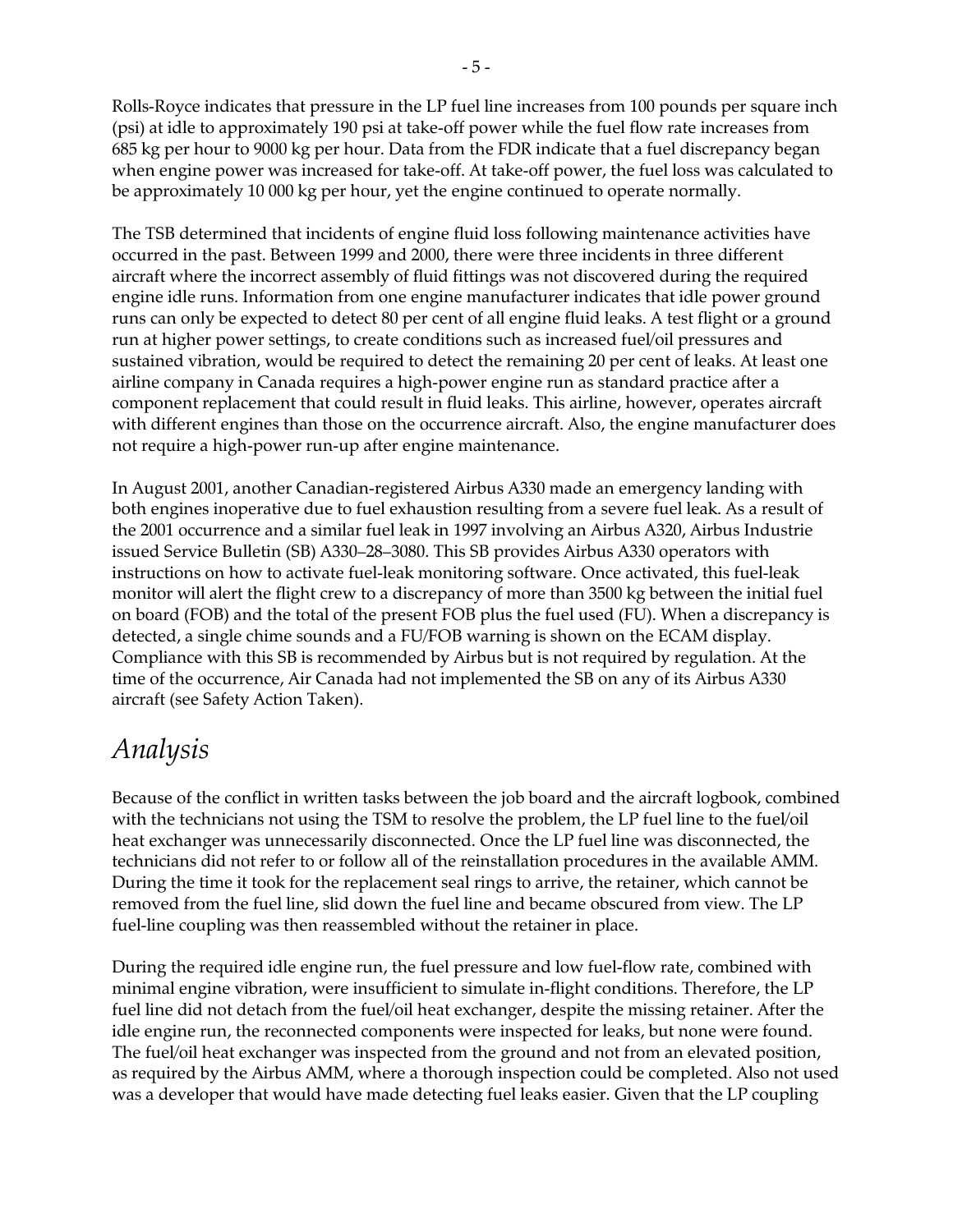can appear secure without the retainer in place, along with the technicians unfamiliarity with this particular fitting, it would have been difficult to detect whether the retainer was missing, even from an elevated position. The seal rings on the LP fuel line had been compressed sufficiently to prevent any leaks, rendering the developer, if it had been used, ineffective in detecting the missing retainer.

 As the engine power levers were advanced for take-off, an increase in fuel pressure, flow rate, and, perhaps, engine vibration caused the LP fuel line to detach from the fuel/oil heat exchanger because the retainer was missing. The fuel leak resulted in a large vapour trail, noticeable to other aircraft crew and observers on the ground (see Appendix A). A high-power ground run performed after the maintenance work had been completed would have greatly increased the probability of detecting the incorrect installation.

The vapour trail was brought to the attention of the crew, and they took appropriate action. Without this alert, it could have taken some time for the pilots to detect that the fuel was disappearing, since there was no indication of a fuel problem from on-board equipment, and the differential fuel remaining may not have been noticed in a timely manner. Air Canada had not implemented Airbus SB A330–28–3080, which alerts pilots to a potential fuel leak once there is a loss of 3500 kg of fuel. Implementation of this SB would reduce the risk of fuel exhaustion, engine shutdown and fire. On this flight, a fuel loss totalling 3500 kg occurred in fewer than five minutes following departure.

The following TSB Engineering Laboratory report was completed:

LP 132/2003 – *FDR Analysis*.

## *Findings as to Causes and Contributing Factors*

- 1. Because of an incorrect entry on the maintenance office duty board and because technicians did not follow the TSM, they unnecessarily removed the LP fuel line from the fuel/oil heat exchanger.
- 2. Because the technicians were unfamiliar with the coupling, because the retainer was hidden from view, and because they did not refer to the AMM, the technicians did not properly reconnect the LP fuel line.
- 3. Upon the application of take-off power, the fuel pressure, the fuel flow rate, and engine vibration caused the fuel/oil heat exchanger LP fuel line to detach, causing a substantial fuel leak from the number 2 engine.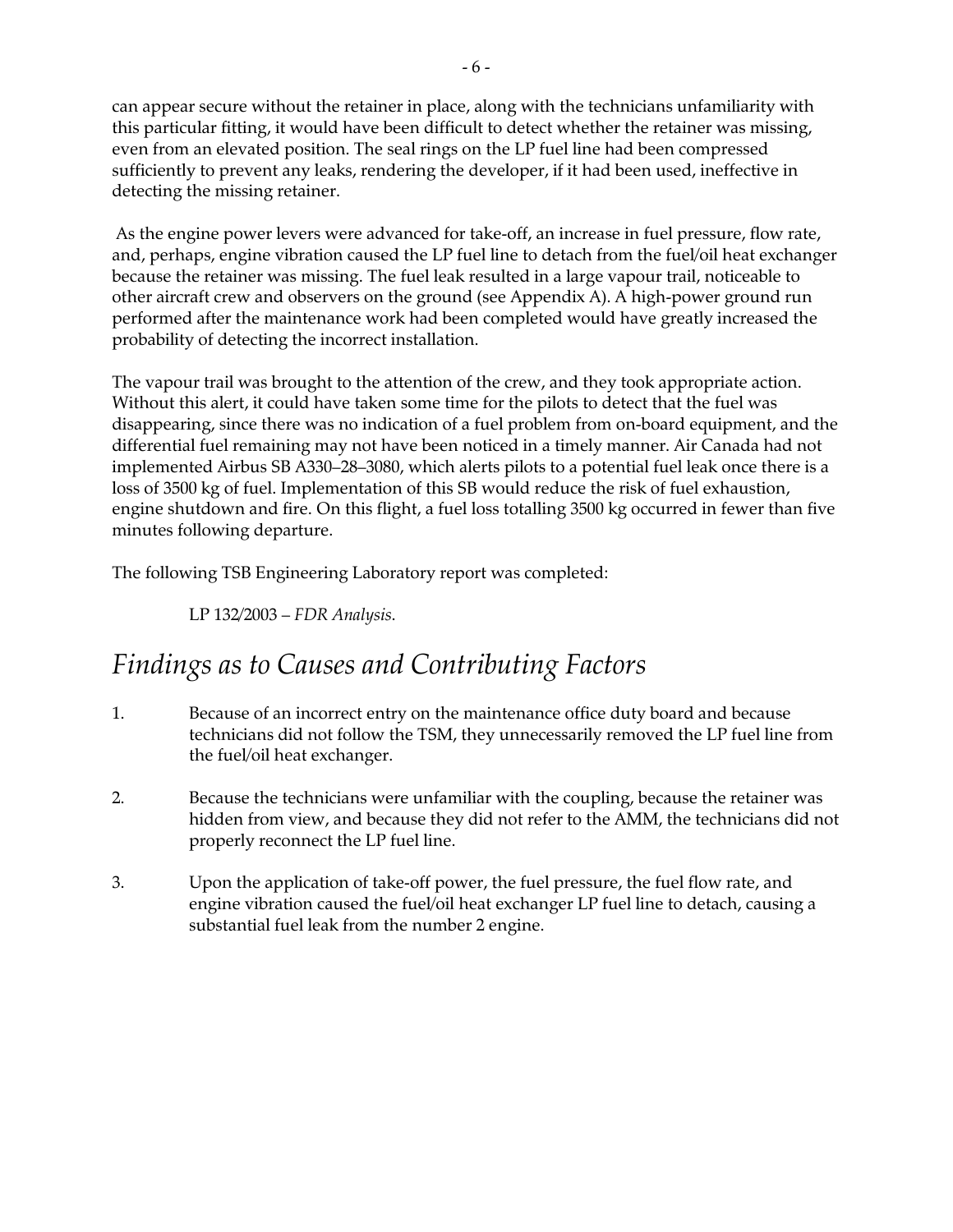## *Findings as to Risk*

- 1. A high-power engine run was not performed by the operator (nor was one required by the engine manufacturer), which would have produced conditions similar to those that caused the LP fuel line to detach from the fuel/oil heat exchanger on take-off. A high-powered engine run could decrease the risk that a leak or mis-installed component would go undetected.
- 2. Correct inspection of the fuel/oil heat exchanger would require the use of an elevated platform both prior to and after the actual engine run-up. A proper inspection of the LP fuel line connection was not accomplished after the engine run-up, increasing the risk that a leak or mis-installed component would go undetected.
- 3. Air Canada had not implemented Airbus SB A330–28–3080. Implementing this SB would reduce the risk that a fuel leak could go undetected, leading to fuel exhaustion, engine failure, or fire.

## *Other Findings*

1. The removal and reinstallation of the fuel/oil heat exchanger LP fuel line was not documented, as required by Air Canada's maintenance policy manual and Transport Canada regulation.

## *Safety Action Taken*

#### *Air Canada*

On 16 December 2003, Air Canada issued an Airbus A330 Maintenance Alert to all Air Canada technicians endorsed on the Airbus A330, stating, in part, the following:

> It is imperative that you always consult the appropriate Technical Publications, AMM/TSM, etc., especially in cases where you are not familiar with the aircraft, systems or engine and to follow the specified instructions for maintenance and/or troubleshooting. Furthermore, all work performed must be recorded in the appropriate records as required by both the Air Canada Control Manual and the *Canadian Aviation Regulations*.

In addition, Air Canada conducted an internal safety review of the circumstances surrounding this incident, including pro-active recommendations to prevent a recurrence. Since this occurrence, Air Canada has completed SB A330–28–3080 on approximately 50 per cent of the A330 fleet and has had plans to have all remaining A330 aircraft modified by the autumn of 2004.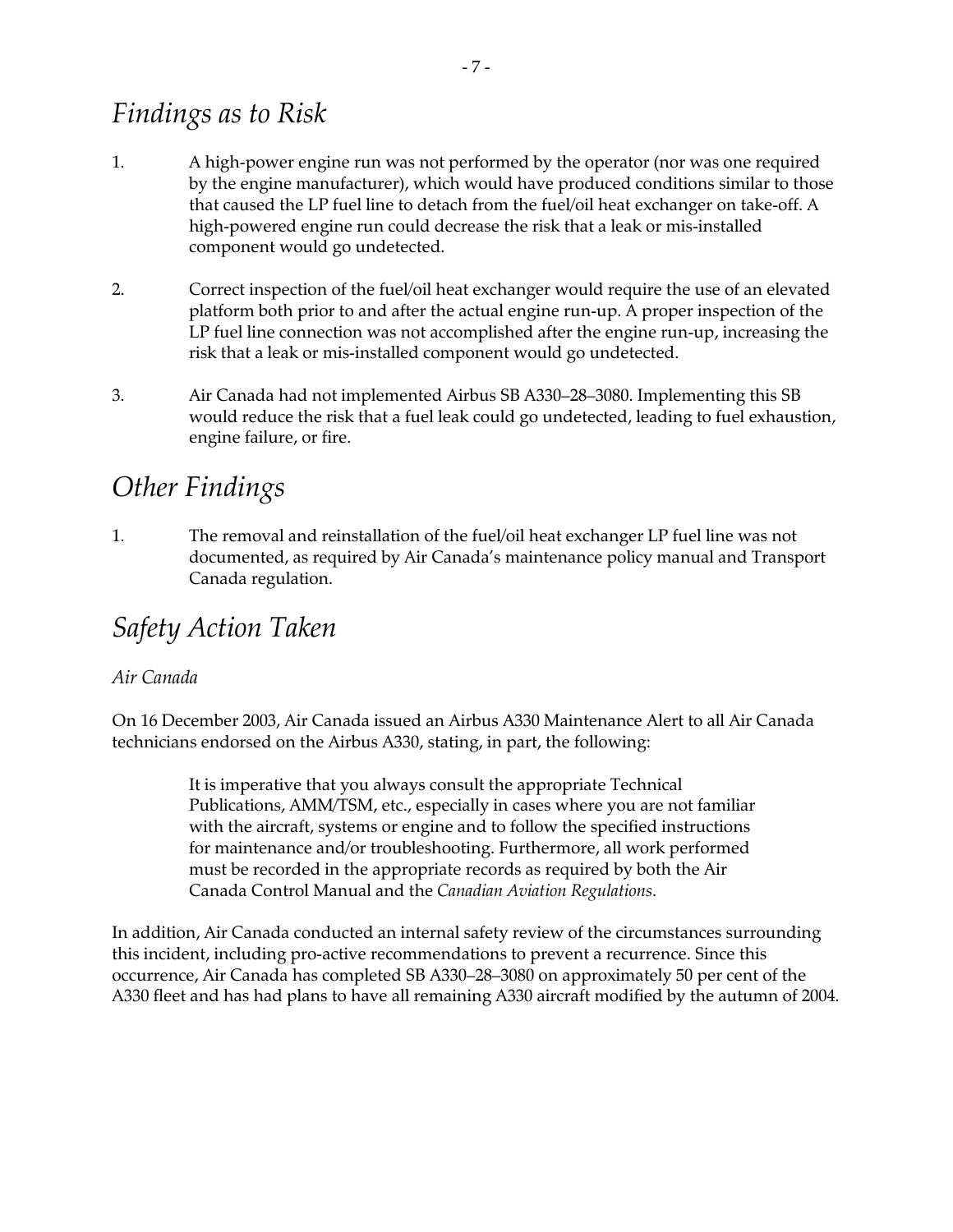#### *Transportation Safety Board*

On 03 March 2004, the TSB sent a Safety Advisory (A030025–1) to Transport Canada, indicating that it may wish to review current aviation maintenance practices and procedures regarding engine run-up procedures. Specifically, the advisory targeted maintenance practices and procedures following maintenance on fuel and oil systems, with the aim of ensuring that potential fluid leaks are detected. In systems where fluid pressures and flow rates change dramatically from idle to take-off power, the application of take-off power may be required to ensure the integrity of the system.

- 8 -

#### *Transport Canada*

Transport Canada responded to the Safety Advisory on 16 June 2004. A review of the procedures for fuel and oil leak test checks contained in various engine manufacturers' maintenance manuals $^2$  was carried out. The procedures were found to be sufficient, providing they were followed.

A review of the Service Difficulty Reports database was carried out on fuel and oil leaks, and it indicated that they were attributed to either poor maintenance practices or manufacturing modifications that were required to correct leak problems. It is important to note that none of the reported events would have benefited from a high-power engine run-up procedure.

Transport Canada is of the opinion that the industry-wide impact in imposing a task to run-up engines at takeoff power for detection of LP fuel and oil leak tests must be carefully considered, as there is insufficient data to support such a decision.

Documented statistics that engine idle power run-ups do not detect all leaks on LP fuel and oil systems during leak check tests are required to support a task change substantiation for take-off power run-ups.

Standard maintenance practices and human factors principles are also involved in this incident equation and may have been a contributing factor.

Given the information provided, it is Transport Canada's recommendation that the procedures as written in the *Airbus A330 Aircraft Maintenance Manual* are sufficient, and when followed would detect a leak at IDLE power run-up.

Transport Canada Civil Aviation is going to publish, in the *Aviation Safety Maintainer*, an article on the subject of fuel/oil leak engine test runs after maintenance.

*This report concludes the Transportation Safety Board's investigation into this occurrence. Consequently, the Board authorized the release of this report on 07 September 2004.*

<sup>&</sup>lt;sup>2</sup> General Electric Co., Pratt & Whitney, Rolls-Royce, and Rolls-Royce Deutschland B.